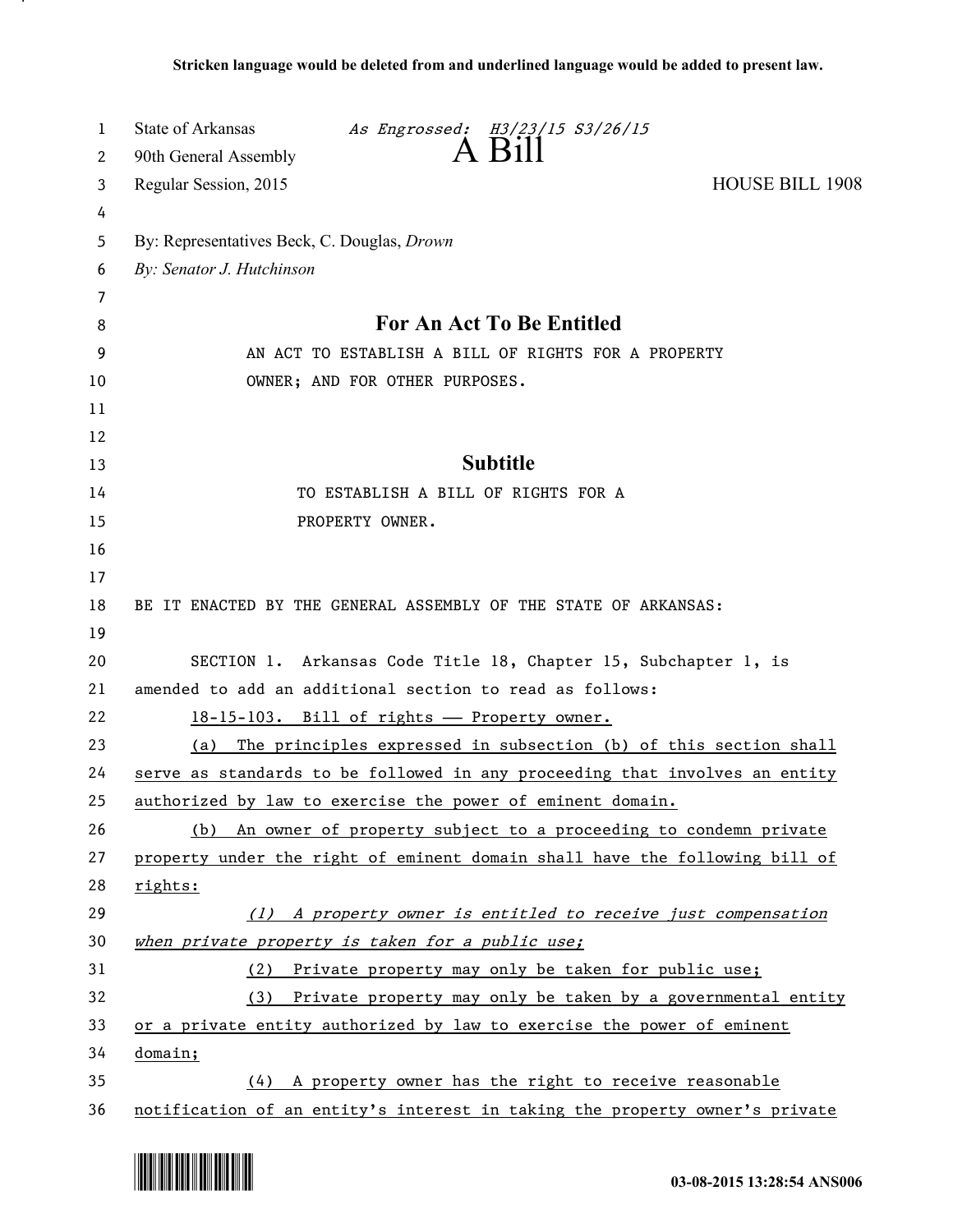| 1  | property;                                                                     |
|----|-------------------------------------------------------------------------------|
| 2  | $(5)(A)$ A property owner shall receive from the government or                |
| 3  | private entity an assessment of the just compensation the entity estimates    |
| 4  | for the property owner's private property before or contemporaneously with a  |
| 5  | good faith offer of just compensation.                                        |
| 6  | (B) However, when a property owner cannot be located and                      |
| 7  | must be served by warning order, a filing of the assessment with the          |
| 8  | complaint for condemnation shall be sufficient compliance with subdivision    |
| 9  | $(b)(5)(A)$ of this section;                                                  |
| 10 | (6) An entity shall make a good faith offer to buy the property               |
| 11 | owner's private property before initiating a condemnation proceeding;         |
| 12 | (7) A property owner has the right to hire an appraiser or other              |
| 13 | independent professional to determine the value of the private property or to |
| 14 | assist the property owner in a condemnation proceeding;                       |
| 15 | (8) A property owner has the right to hire an attorney to                     |
| 16 | represent the property owner in a condemnation proceeding and negotiate on    |
| 17 | behalf of the property owner with the entity;                                 |
| 18 | $(9)$ In a proceeding to condemn private property under the right             |
| 19 | of eminent domain, the circuit court shall impanel a jury of twelve (12)      |
| 20 | persons as in civil cases to determine the just compensation the government   |
| 21 | or private entity owes the property owner;                                    |
| 22 | (10) Any party has the right to appeal a decision entered by the              |
| 23 | circuit court under subdivision $(b)(9)$ of this section; and                 |
| 24 | $(11)(A)$ Except as provided in subdivision $(b)(11)(B)$ of this              |
| 25 | section, in a condemnation brought under the laws of this state, a property   |
| 26 | owner shall be entitled to an award of the property owner's costs, expenses,  |
| 27 | and reasonable attorney's fees incurred in preparing and conducting the final |
| 28 | hearing and adjudication, including without limitation the cost of appraisals |
| 29 | and fees for experts, if the compensation ultimately awarded exceeds the      |
| 30 | condemning entity's initial assessment of the just compensation owed by       |
| 31 | twenty percent (20%) or more.                                                 |
| 32 | (B) An award of costs, expenses, and attorney's fees in a                     |
| 33 | condemnation action brought by a county or municipality is governed by the    |
| 34 | laws that authorize the condemnation action.                                  |
| 35 |                                                                               |
| 36 | SECTION 2. Arkansas Code § 27-67-317(b), concerning compensation for          |

03-08-2015 13:28:54 ANS006